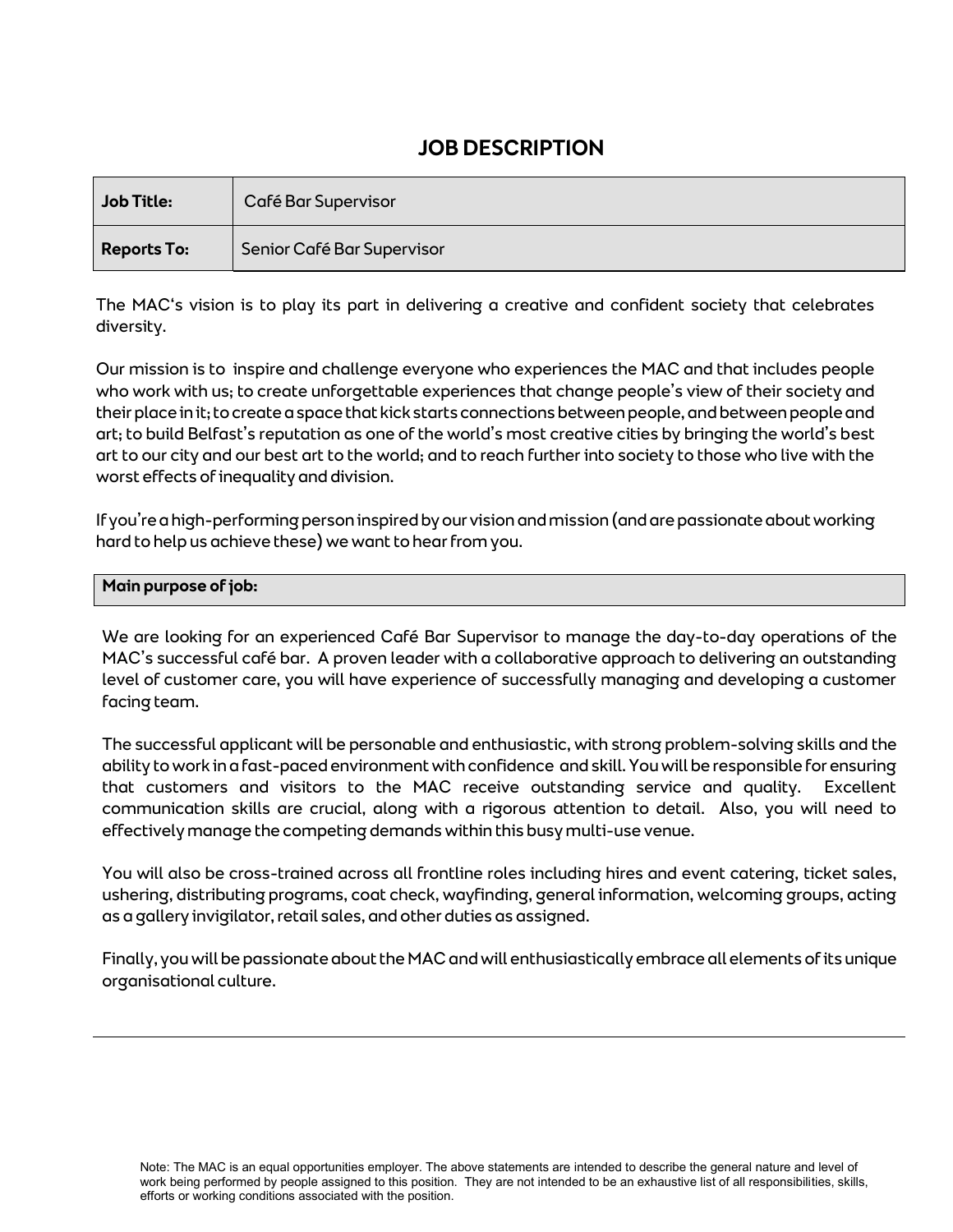#### **Job Responsibilities:**

The Cafe Bar Supervisorwill assist the Senior Café Bar Supervisor in executing the daily operations of the MAC Café Bar. You will be responsible for deploying the Café Bar staff so that they can create and maintain excellent customer service for our customers.

You will be responsible for daily cost controls as well as business processes and targets

You will be responsible for the delivery of the highest standard of customer care and all appropriate legislation, policies and procedures in relation to food safety standards, staff training and EHO requirements. Careful management of staff costs and stock control is paramount.

#### **Café Bar Management:**

- Direct line management of café bar staff. You will lead the hospitality team and will ensure the smooth and efficient delivery of all Café Bar operations. Delegation of tasks to your café team to ensure the smooth running on the shift.
- Anticipate customer and Café Bar needs by constantly evaluating environment to ensure warm and welcoming atmosphere for Café Bar customers
- Execute Café Bar operations during scheduled shift and adhere to opening and closing duties as assigned, use your daily sheets to keep your shift on track.
- Follows all Café Bar operational policies and procedures including those for cash management, stock control, health and safety and security to ensure safety and compliance of all Café Bar staff and customers.
- To be responsible for standards of cleanliness within the MAC café bar, through liaising with the MAC's contract cleaning company on a daily basis to present a pristine environment at all times
- To be responsible for all Café Bar Stock, ensuring compliance of storage and undertaking accurate stock-takes as required
- Report to the Senior Café Bar Supervisor to ensure that the MAC's bar operations meet the agreed key performance indicators (KPIs). To be proactive in maximising sales and generating revenue
- Liaise with the Senior Cafe Bar Supervisor in the delivery of all hospitality requirements and event management in relation to the MAC Café Bar. Communicate any issues which arise and contribute to problem solving.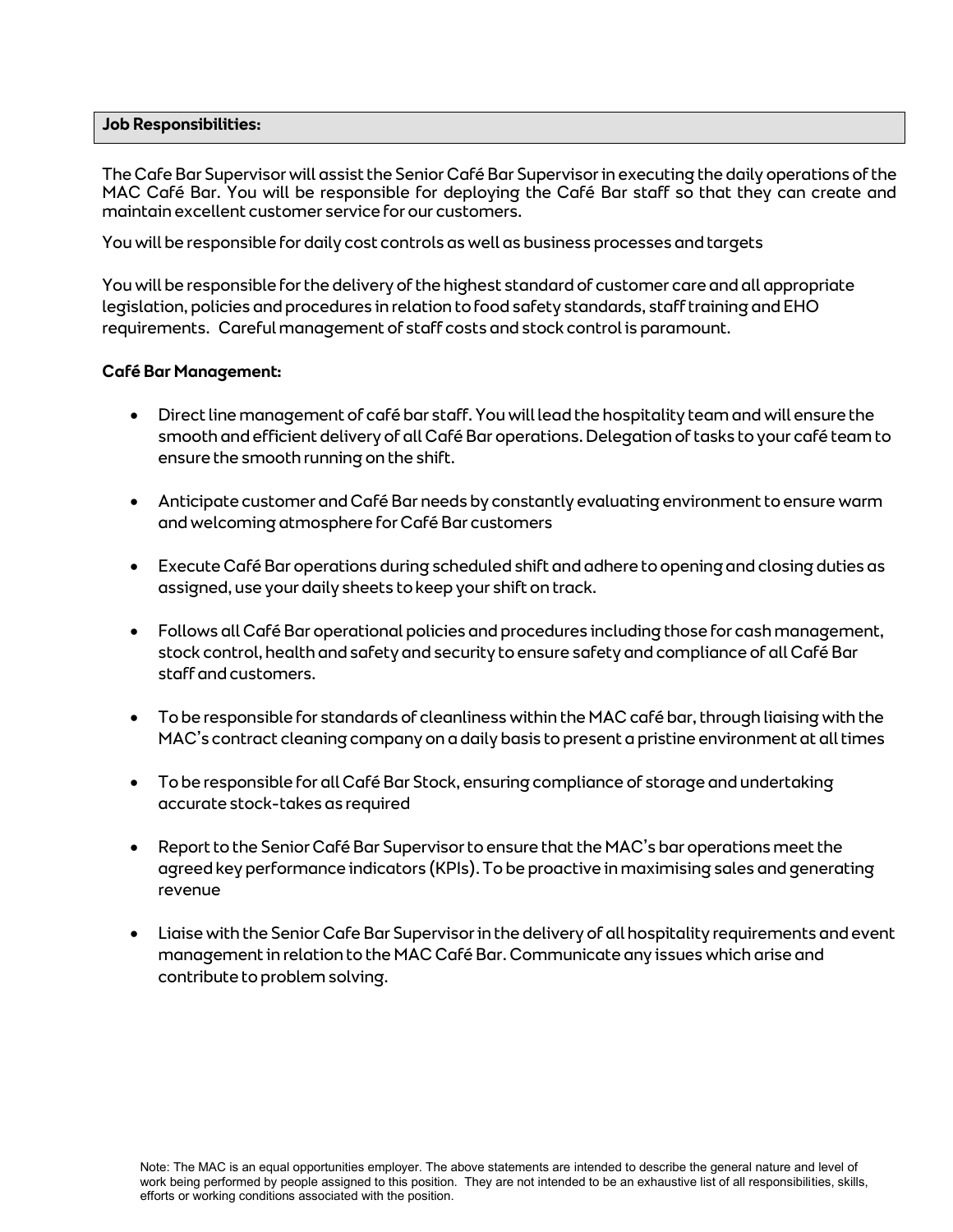#### **Customer Service:**

- Deliver exceptional customer experiences for all our café bar and hospitality customers including daily visitors; pre and post show audiences and corporate clients
- To provide a range of high-quality beverages and food offerings consistently for all customers, always adhering to recipe and presentation standards
- Ensure compliance of all health and safety, licensing and sanitation standards at all times. Be knowledgeable of menu items with regards to allergens and communicate these to Café Bar staff.
- Respond to customer queries, complaints and feedback within the MAC friendly tone of voice, and work with other colleagues to resolve issues and follow up with Senior Café Bar Supervisor as necessary providing the customer with a positive experience

#### **People Management:**

- Assist with new staff training by positively reinforcing successful performance and giving respectful and encouraging coaching as required. Provides feedback to Senior Café Bar Supervisor on staff performance as required
- Create a positive learning environment by communicating clear, specific and timely coaching and feedback to Café Bar staff to ensure operational excellence and improved performance
- Contribute to positive team environment and develop positive relationships with Café Bar staff by understanding and managing individual motivation and concerns
- Recognise and reinforce individual and team accomplishments and liaise with Senior Café Bar Supervisor to find new, create and efficient ways of working to improve business operations
- Act with integrity, honesty and knowledge to promote the vision, mission and culture of the MAC

#### **Other**

- To always present yourself in a professional manner and attire
- To be flexible to work a range of shifts including mornings, evenings and weekends
- Any other reasonable duties as specified by the Senior Café Bar Supervisor.